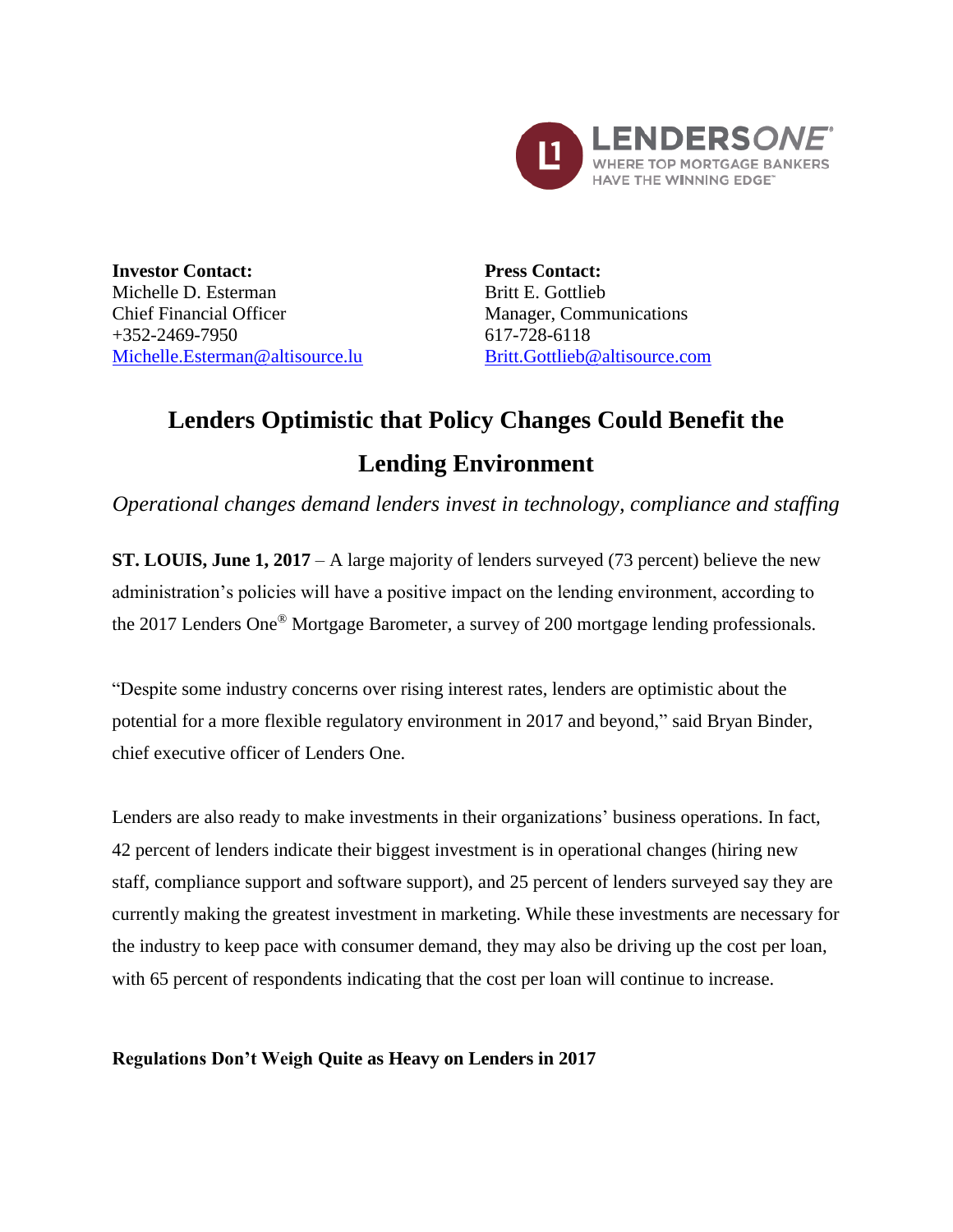Lenders are ready for new regulatory requirements, such as updates to the Home Mortgage Disclosure Act (HMDA), with two-thirds (65 percent) indicating they are very prepared for HMDA changes. Yet, the biggest HMDA compliance challenge for lenders is around additional resources needed to report transactional data, such as home equity lines of credit (HELOC) and dwelling secured loans for apartments. While lenders are investing in staff and technology, about one-third (32 percent) of them cite challenges with securing additional resources to report, connect and analyze transactional data.

#### **E-closings See Broad Adoption a Decade after Their Inception**

Though 39 percent of lenders report they are not using electronic closings (e-closings) on mortgage loans, a third of those respondents expect their organizations to implement e-closings in one to two years, on average. The majority (61 percent), however, say their organization has implemented e-closings while seasoned lenders — those in the business for 10 or more years are the predominant category of lenders utilizing them (67 percent).

### **Survey Methodology**

The Lenders One Mortgage Barometer was conducted online among a random sample of 200 mortgage lenders. Fieldwork was conducted by independent research firm Ebiquity between January 4 and 14, 2017. The margin of error associated with the sample of n=200 is +/- 6.9 percent at a 95 percent confidence level.

## **About Lenders One® Cooperative**

Lenders One [\(LendersOne.com\)](http://www.lendersone.com/?utm_campaign=L1MortgageBarometer2&utm_source=PR&utm_medium=PR&utm_content=boilerplate) was established in 2000 as a national alliance of independent mortgage bankers, correspondent lenders and suppliers of mortgage products and services. Participants on the Lenders One platform originated approximately \$300 billion of mortgages during 2016, collectively ranking as one of the largest retail mortgage origination entities in the U.S. Lenders One is managed by a subsidiary of Altisource Portfolio Solutions, S.A.

## **About Altisource®**

Altisource Portfolio Solutions S.A. (NASDAQ: ASPS) is an integrated service provider and marketplace for the real estate and mortgage industries. Combining operational excellence with a suite of innovative services and technologies, Altisource helps solve the demands of the everchanging market. Additional information is available at [altisource.com.](https://www.altisource.com/?utm_campaign=L1MortgageBarometer2&utm_source=PR&utm_medium=PR&utm_content=boilerplate)